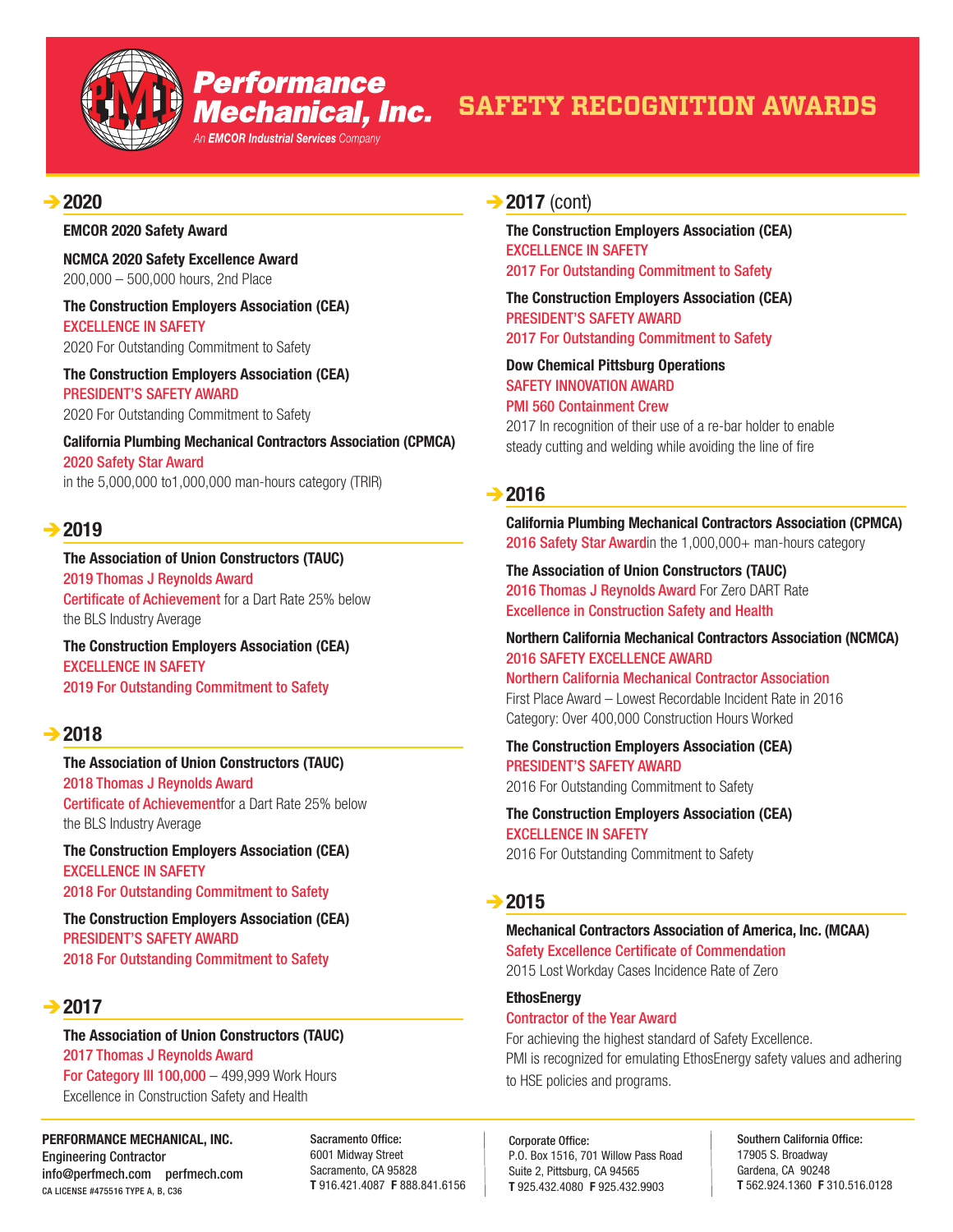## **→ 2015** (cont)

#### **The Association of Union Constructors (TAUC)** 2015 Thomas J Reynolds Award

For Excellence in Construction Safety and Health Category II 500,000 – 1 Million Work Hours (In Recognition of Outstanding Safety Performance Including Days Away, Restricted or Transferred Rate 25% or More Below the National Average)

#### **California Plumbing Mechanical Contractors Association (CPMCA)**

2015 Safety Star Award in the 500,000-1,000,000 man-hours category

**The Construction Employers Association (CEA)** PRESIDENT'S SAFETY AWARD

2015 For Outstanding Commitment to Safety

**The Construction Employers Association (CEA)** EXCELLENCE IN SAFETY 2015 For Outstanding Commitment to Safety

## **PG&E at Gateway Generating Station**

"You have been caught working safely!" recognition

## $→$ **2014**

**The Construction Employers Association (CEA)** PRESIDENT'S SAFETY AWARD 2014 For Outstanding Commitment to Safety

**The Construction Employers Association (CEA)** EXCELLENCE IN SAFETY

2014 For Outstanding Commitment to Safety

**CPMCA** California Plumbing Mechanical Contractors Association 2014 Safety Star Award Program

## **MCAA of AMERICA**

2014 SAFETY STATISTICS PROGRAM

For Achieving Safety Excellence for a Zero Lost Workday Cases Incidence Rate

## **NCMCA**

2014 SAFETY EXCELLENCE AWARD Northern California Mechanical Contractor Association

First Place Award – Lowest Recordable Incident Rate in 2014 Category: Over 300,000 Construction Hours Worked

**TESORO**

COMMITMENT TO SAFETY 2014 In recognition for your Commitment to Safety

## $→$ **2013**

#### **Bechtel**

2013 Key Subcontractor Award In Recognition of Valuable Contributions to Bechtel Power Projects

**PERFORMANCE MECHANICAL, INC.** Engineering Contractor info@perfmech.com perfmech.com CA LICENSE #475516 TYPE A, B, C36

Sacramento Office: 6001 Midway Street Sacramento, CA 95828 **T** 916.421.4087 **F** 888.841.6156

## **→ 2013** (cont)

**MCAA of AMERICA**

2013 SAFETY STATISTICS PROGRAM

For Achieving Safety Excellence for a Zero Lost Workday Cases Incidence Rate

#### **The Association of Union Constructors (TAUC)**

2013 Thomas J Reynolds Award For Construction Safety and Health

#### **CPMCA**

California Plumbing Mechanical Contractors Association 2013 Safety Star Award Program

**NCMCA Northern California Mechanical Contractor Association** First Place Award – Lowest Recordable Incident Rate in 2013 Category: Over 300,000 Construction Hours Worked

**The Construction Employers Association (CEA)** PRESIDENT'S SAFETY AWARD 2013 For Outstanding Commitment to Safety

**The Construction Employers Association (CEA)** EXCELLENCE IN SAFETY 2013 For Outstanding Commitment to Safety

## **→ 2012**

#### **MCAA of AMERICA** 2012 SAFETY STATISTICS PROGRAM

For Achieving Safety Excellence for a Zero Lost Workday Cases Incidence Rate

**NAVFAC SW ROICC Twentynine Palms** 2012 Contractor Safety Certificate of Appreciation By meeting the Contract Safety Excellence Criteria

**The Association of Union Constructors (TAUC)** 2012 Thomas J Reynolds Award

For Construction Safety and Health

## **NCMCA**

Northern California Mechanical Contractor Association 2012 Safety Excellence Award Lowest Recordable Incident Rate Category: Over 300,000 Construction Hours Worked

**The Construction Employers Association (CEA)** PRESIDENT'S SAFETY AWARD

2012 For Outstanding Commitment to Safety

## **The Construction Employers Association (CEA)** EXCELLENCE IN SAFETY

2012 For Outstanding Commitment to Safety

#### **Phillips 66 Refinery** 2012 SAFETY CONTRACTOR OF THE YEAR

Corporate Office: P.O. Box 1516, 701 Willow Pass Road Suite 2, Pittsburg, CA 94565 **T** 925.432.4080 **F** 925.432.9903

Southern California Office: 17905 S. Broadway Gardena, CA 90248 **T** 562.924.1360 **F** 310.516.0128 PMI 210604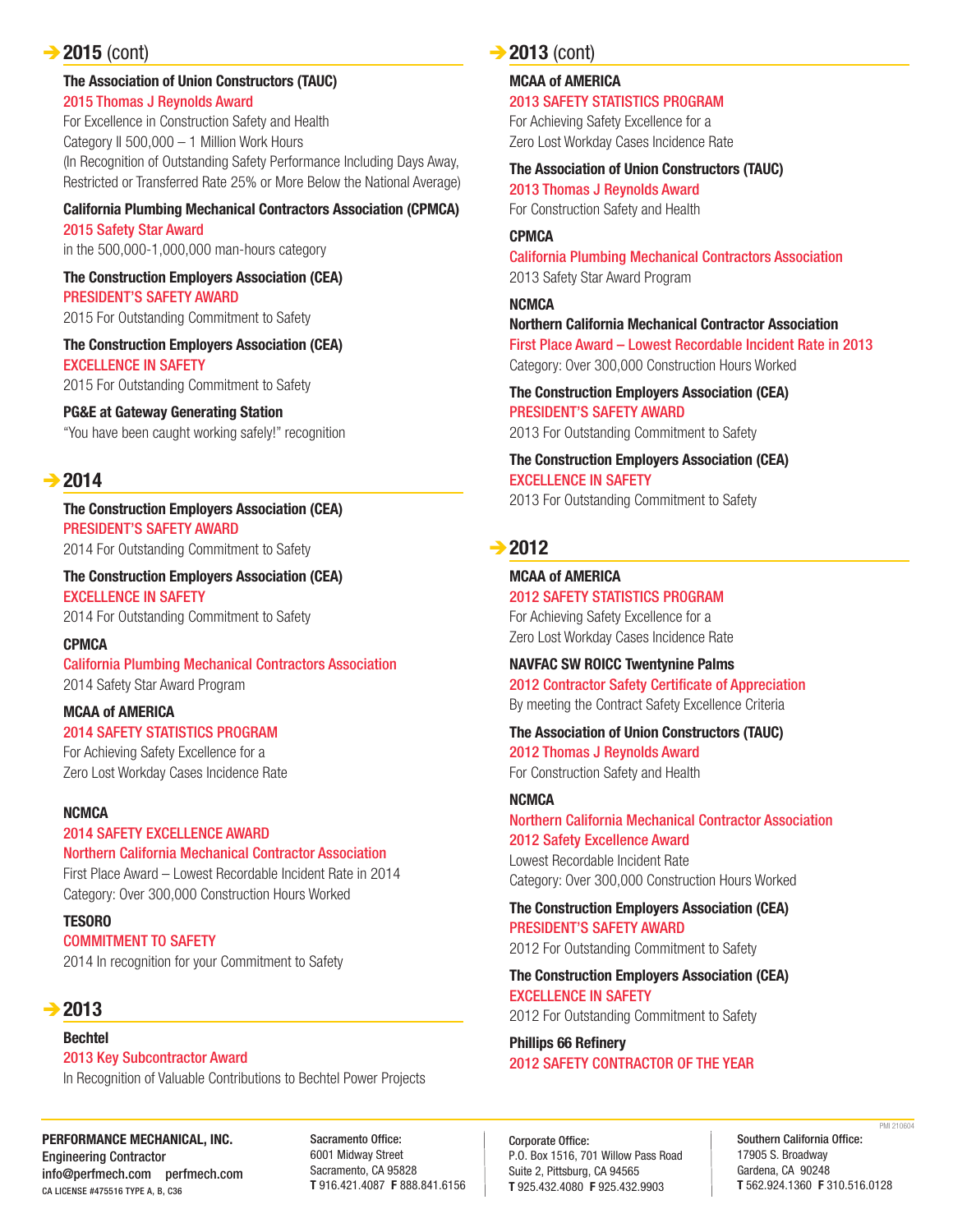## **→ 2011**

#### **MCAA of AMERICA**

#### 2011 SAFETY STATISTICS PROGRAM

For Achieving Safety Excellence for a Zero Lost Workday Cases Incidence Rate

## **The Association of Union Constructors (TAUC)**

2011 Thomas J Reynolds Award For Construction Safety and Health

**The Construction Employers Association (CEA)** 2011 PRESIDENT'S SAFETY AWARD

For Outstanding Commitment to Safety

**The Construction Employers Association (CEA)** 2011 EXCELLENCE IN SAFETY For Outstanding Commitment to Safety

**CPMCA**

**California Plumbing Mechanical Contractors Association** 2011 First Place Safety Star Award Program

#### **NCMCA**

#### **Northern California Mechanical Contractor Association**

First Place Award – Lowest Recordable Incident Rate in 2011 Category: Over 300,000 Construction Hours Worked

**ConocoPhillips Refinery** 2011 On an Outstanding Safety Performance

## **→ 2010**

#### **NCMCA Northern California Mechanical Contractor Association** First Place Award – Lowest Recordable Incident Rate Category: Over 300,000 Construction Hours Worked

**CPMCA**

**California Plumbing Mechanical Contractors Association** 2010 First Place Safety Star Award Program

**MCAA** 2010 SAFETY EXCELLECE AWARD 1ST Place, Category V

## **MCAA of AMERICA**

#### 2010 SAFETY STATISTICS PROGRAM

For Achieving Safety Excellence for a Zero Lost Workday Cases Incidence Rate

**The Association of Union Constructors (TAUC)**

2010 Thomas J Reynolds Award For Construction Safety and Health

**The Construction Employers Association (CEA)** 2010 PRESIDENT'S SAFETY AWARD For Outstanding Commitment to Safety

**The Construction Employers Association (CEA)** 2010 EXCELLENCE IN SAFETY For Outstanding Commitment to Safety

**PERFORMANCE MECHANICAL, INC.** Engineering Contractor info@perfmech.com perfmech.com CA LICENSE #475516 TYPE A, B, C36

Sacramento Office: 6001 Midway Street Sacramento, CA 95828 **T** 916.421.4087 **F** 888.841.6156

## Î**2009**

## **NMAPC (National Maintenance Agreements Policy Committee, Inc.)**

2009 Zero Recordable Injury Top Performance Award Performance Mechanical, Inc.; Valero Energy Corporation & Napa-Solano Counties Building Trades Council

#### **NMAPC (National Maintenance Agreements Policy Committee, Inc.)** 2009 Zero Recordable Injury Certificate of Merit

Performance Mechanical, Inc.; Shell Oil Company & Contra Costa Building Trades Council

#### **MCA (Northern California)**

2009 SAFETY AWARD (Lowest Recordable Incident Rate) First Place, Contractors with over 300,000 Construction Hours Worked

## **MCAA of AMERICA** 2009 SAFETY STATISTICS PROGRAM

For Achieving Safety Excellence for a Zero Lost Workday Cases Incidence Rate

**The Construction Employers Association (CEA) 2009 PRESIDENT'S SAFETY AWARD For Outstanding Commitment to Safety**

**The Construction Employers Association (CEA)** 2009 EXCELLENCE IN SAFETY

For Outstanding Commitment to Safety

## **→ 2008**

## **MCAA of AMERICA**

2008 SAFETY AWARD Second Place, Category 4 – 400,000 to 1 Million Work Hours

**MCA (Northern California)** 2008 SAFETY AWARD (Lowest Recordable Incident Rate) First Place, Contractors with over 300,000 Construction Hours

**The Construction Employers Association (CEA)** 2008 PRESIDENT'S SAFETY AWARD For Outstanding Commitment to Safety

**The Construction Employers Association (CEA)** 2008 EXCELLENCE IN SAFETY For Outstanding Commitment to Safety

**Benicia Refinery** 2008 Safety Recognition - Zero Injuries

**The Construction Users Roundtable (CURT) HONORS November 2008** For Outstanding Achievements in Construction Industry Safety Excellence

## **→ 2007**

#### **MCA (Northern California)**

2007 SAFETY AWARD (Lowest Recordable Incident Rate) First Place, Contractors with over 300,000 Construction Hours

Corporate Office: P.O. Box 1516, 701 Willow Pass Road Suite 2, Pittsburg, CA 94565 **T** 925.432.4080 **F** 925.432.9903

Southern California Office: 17905 S. Broadway Gardena, CA 90248 **T** 562.924.1360 **F** 310.516.0128